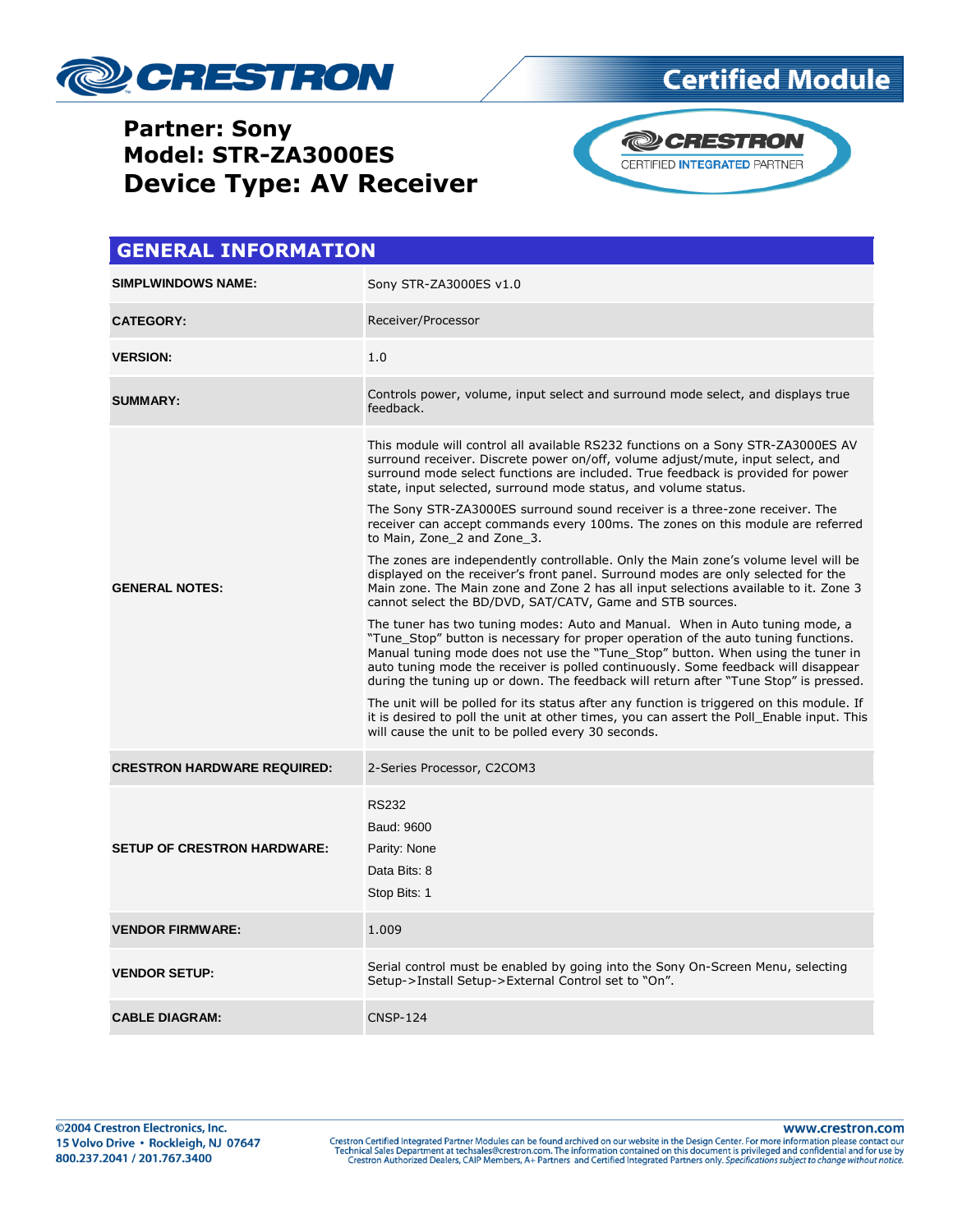

### **Partner: Sony** Model: STR-ZA3000ES **Device Type: AV Receiver**



Rean View of Connector



| <b>CONTROL:</b>                          |   |                                          |
|------------------------------------------|---|------------------------------------------|
| Main_Power_ <on off="" toggle=""></on>   | D | Pulse to turn main zone power on or off. |
| Zone_2_Power_ <on off="" toggle=""></on> | D | Pulse to turn zone 2 power on or off.    |
| Zone_3_Power_ <on off="" toggle=""></on> | D | Pulse to turn zone 3 power on or off.    |
| Main_Volume_ <up down=""></up>           | D | Press to adjust main zone volume.        |
| Main_Mute_ <on off="" toggle=""></on>    | D | Pulse to turn main zone mute on or off.  |
| Zone_2_Volume_ <up down=""></up>         | D | Press to adjust zone 2 volume.           |
| Zone 2 Mute_<0n/Off/Toggle>              | D | Pulse to turn zone 2 mute on or off.     |
| Zone_3_Volume_ <up down=""></up>         | D | Press to adjust zone 3 volume.           |
| Zone_3_Mute_ <on off="" toggle=""></on>  | D | Pulse to turn zone 3 mute on or off.     |
| Main_Input_*                             | D | Pulse to select input for main zone.     |
| Zone_2_Input_*                           | D | Pulse to select input for zone 2.        |
| Zone_3_Input_*                           | D | Pulse to select input for zone 3.        |
| Tuner_Select_ <am fm=""></am>            | D | Pulse to select the AM or FM tuner.      |
| Tuner_Key_<0-9>                          | D | Pulse to enter a tuner frequency value.  |

www.crestron.com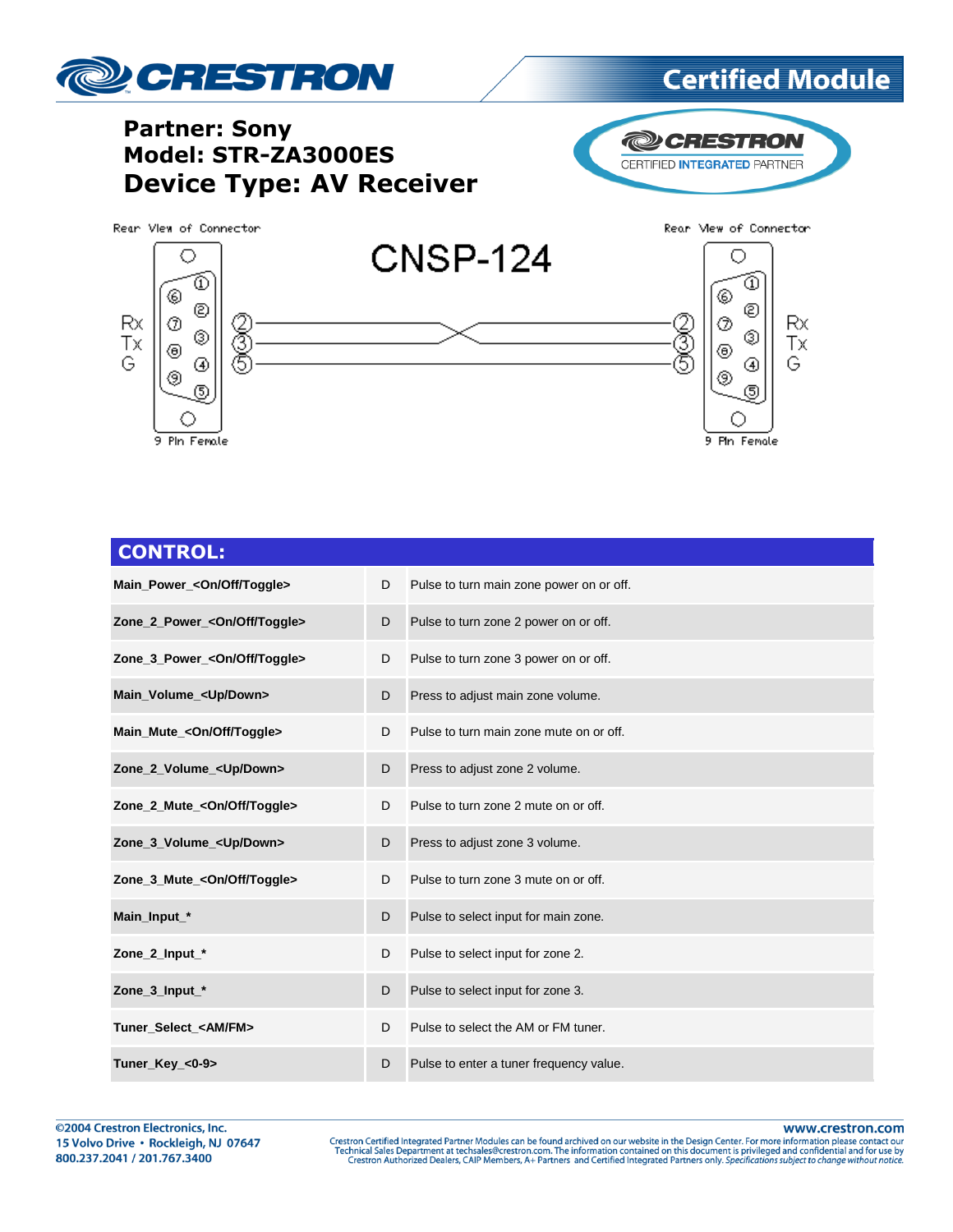## **De CRESTRON**

#### **Partner: Sony** Model: STR-ZA3000ES **Device Type: AV Receiver**

**@CRESTRON** CERTIFIED INTEGRATED PARTNER

**Certified Module** 

| Tuner_Key_Clear                                | D | Pulse to clear tuner value entry field.          |
|------------------------------------------------|---|--------------------------------------------------|
| Tuner_Key_Enter                                | D | Pulse to send tuner value entry to receiver.     |
| Manual_Tuning_ <up down=""></up>               | D | Pulse to tune up or down manually.               |
| Auto_Tuning_ <up down=""></up>                 | D | Pulse to initiate auto tuning up or down.        |
| Auto_Tuning_Stop                               | D | Pulse to stop auto tuning up or down.            |
| Preset_ <up down=""></up>                      | D | Pulse to scroll through tuner presets.           |
| Tuner_Preset_<1-30>                            | D | Pulse to select tuner preset.                    |
| Surround_Mode_*                                | D | Pulse to select surround mode.                   |
| HD_DCS_Studio                                  | D | Pulse to set HD-D.C.S. mode to studio.           |
| HD_DCS_Theater                                 | D | Pulse to set HD-D.C.S. mode to theater.          |
| HD_DCS_Dynamic                                 | D | Pulse to set HD-D.C.S. mode to dynamic.          |
| Sound_Optimizer_ <on off="" toggle=""></on>    | D | Pulse to turn sound optimizer on or off.         |
| Pure_Direct_ <on off="" toggle=""></on>        | D | Pulse to turn pure direct on or off.             |
| Main_12V_Trigger_ <on off="" toggle=""></on>   | D | Pulse to turn main 12V trigger on or off.        |
| Zone_2_12V_Trigger_ <on off="" toggle=""></on> | D | Pulse to turn zone 2 12V trigger on or off.      |
| Zone_3_12V_Trigger_ <on off="" toggle=""></on> | D | Pulse to turn zone 3 12V trigger on or off.      |
| Enter                                          | D | Pulse to select enter.                           |
| <b>Memory</b>                                  | D | Pulse to store an AM/FM station to a preset.     |
| GUI_ <on off="" toggle=""></on>                | D | Pulse to turn GUI on or off.                     |
| Menu                                           | D | Pulse to select menu function.                   |
| <b>Display</b>                                 | D | Pulse to select display function.                |
| Cursor_ <up down="" left="" right=""></up>     | D | Pulse to navigate through on screen display.     |
| <b>Cursor_Enter</b>                            | D | Pulse to select highlighted on screen selection. |
| Return                                         | D | Pulse to go back one menu item.                  |

@2004 Crestron Electronics, Inc. 15 Volvo Drive · Rockleigh, NJ 07647 800.237.2041 / 201.767.3400

www.crestron.com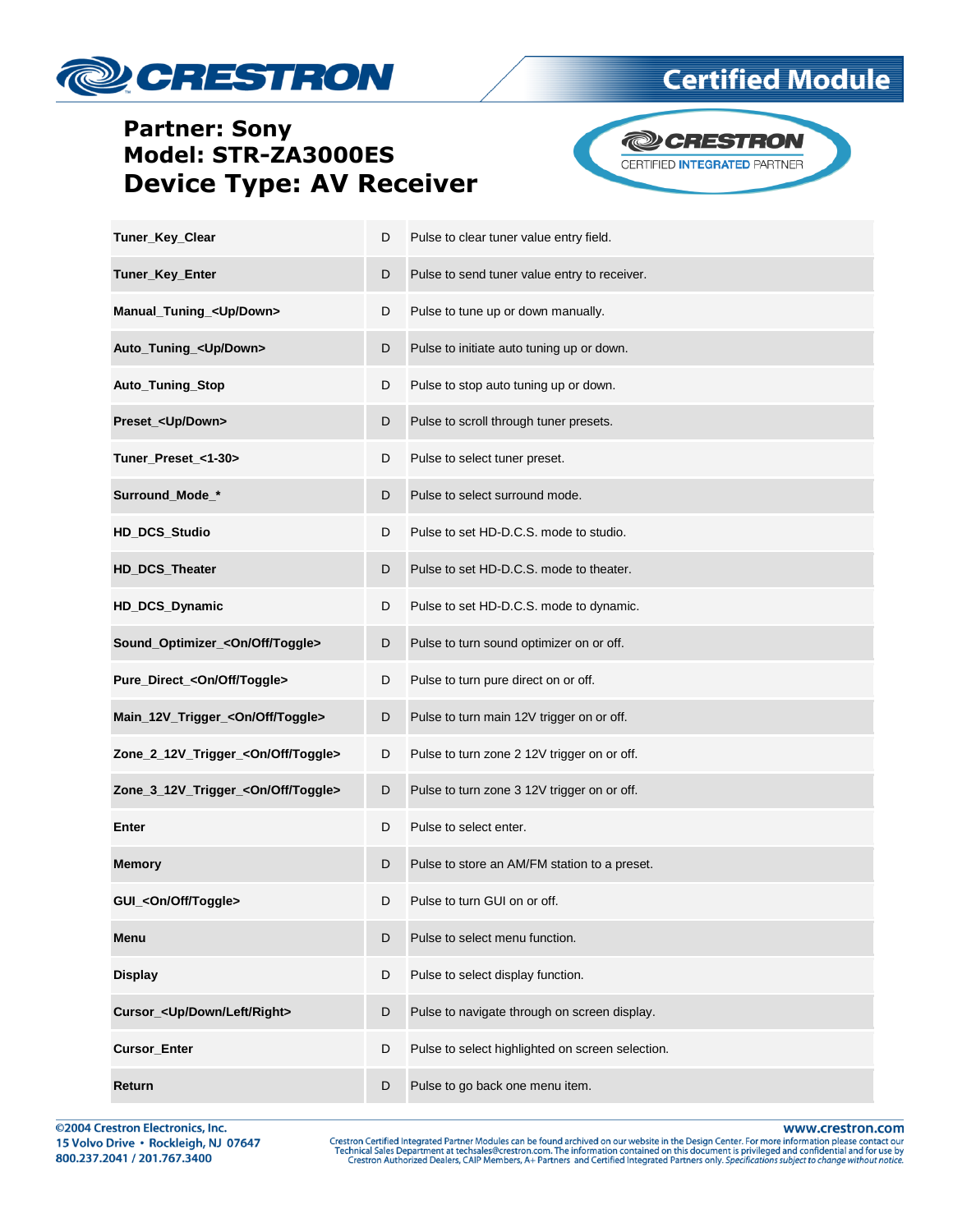# **De CRESTRON**

## **Certified Module**

### **Partner: Sony** Model: STR-ZA3000ES **Device Type: AV Receiver**



| Option                    | D | Pulse to select option function.                              |  |  |
|---------------------------|---|---------------------------------------------------------------|--|--|
| Play                      | D | Pulse to select play.                                         |  |  |
| <b>Stop</b>               | D | Pulse to select stop.                                         |  |  |
| <b>Pause</b>              | D | Pulse to select pause.                                        |  |  |
| <b>Previous</b>           | D | Pulse to select previous file/song to display/play.           |  |  |
| <b>Next</b>               | D | Pulse to select next file/song to display/play.               |  |  |
| <b>Rewind</b>             | D | Pulse to scan back through a currently playing song.          |  |  |
| <b>Fast Forward</b>       | D | Pulse to scan forward through a currently playing song.       |  |  |
| HDMI_Out_A                | D | Pulse to enable HDMI output a.                                |  |  |
| HDMI_Out_B                | D | Pulse to enable HDMI output b.                                |  |  |
| HDMI Out A+B              | D | Pulse to enable HDMI outputs a and b.                         |  |  |
| HDMI_Out_Off              | D | Pulse to disable HDMI outputs a and b.                        |  |  |
| <b>Custom_Preset_Off</b>  | D | Pulse to select custom preset off.                            |  |  |
| Custom_Preset_Scene_<1-4> | D | Pulse to select custom preset scene.                          |  |  |
| Poll_Enable               | D | Latch high to enable polling every 30s.                       |  |  |
| <b>From Device</b>        | S | Serial information returned from device via a 2-way com port. |  |  |

| <b>FEEDBACK:</b>               |   |                                                                            |
|--------------------------------|---|----------------------------------------------------------------------------|
| Main Power Is < On/Off>        | D | Indicates the main zone power status.                                      |
| Zone 2 Power Is < On/Off>      | D | Indicates the zone 2 power is status.                                      |
| Zone 3 Power Is < On/Off>      | D | Indicates the zone 3 power is status.                                      |
| Main_Volume_Gauge              | A | Indicates the main zone volume level. For a gauge object on<br>touchpanel. |
| Main_Mute_Is_ <on off=""></on> | D | Indicates the main zone mute status.                                       |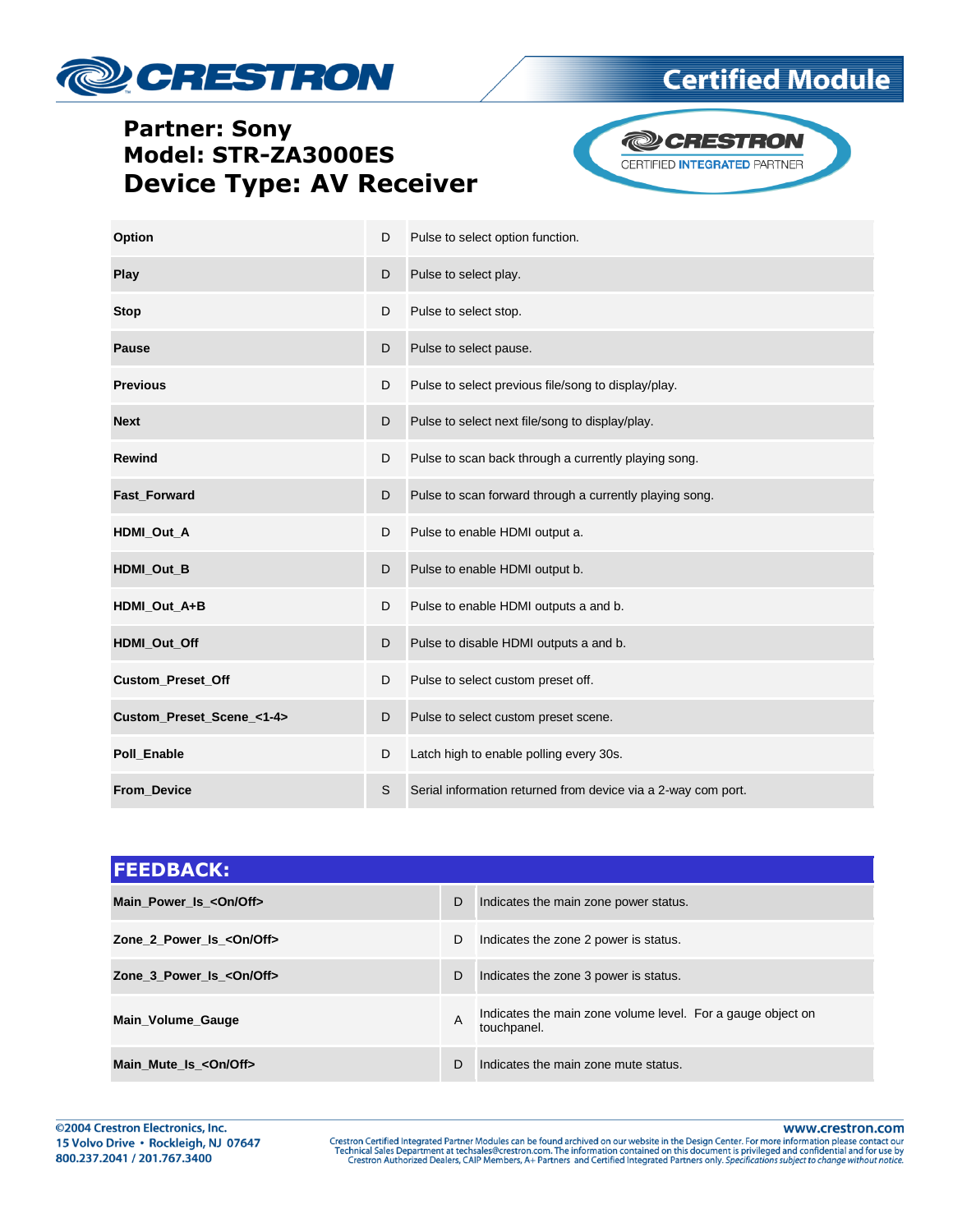

### **Partner: Sony Model: STR-ZA3000ES Device Type: AV Receiver**



| Zone_2_Volume_Gauge                       | A | Indicates the zone 2 volume level. For a gauge object on touchpanel.                                             |
|-------------------------------------------|---|------------------------------------------------------------------------------------------------------------------|
| Zone_2_Mute_Is_ <on off=""></on>          | D | Indicates the zone 2 mute status.                                                                                |
| Zone_3_Volume_Gauge                       | A | Indicates the zone 3 volume level. For a gauge object on touch panel.                                            |
| Zone_3_Mute_Is_ <on off=""></on>          | D | Indicates the zone 3 mute status.                                                                                |
| Main_Input_Is_*                           | D | Indicates the currently selected main zone input.                                                                |
| Zone_2_Input_Is_*                         | D | Indicates the currently selected zone 2 input.                                                                   |
| Zone_3_Input_Is_*                         | D | Indicates the currently selected zone 3 input.                                                                   |
| Tuner_ <am fm="">_Is_Selected</am>        | D | Indicates that the AM or FM tuner is selected for control.                                                       |
| Tuner_Entry_Text                          | S | Displays a tuner station request that will be sent to the receiver upon<br>pulsing the "Tuner_Key_Enter" signal. |
| <b>Tuner Preset Text</b>                  | S | Displays the currently selected tuner preset.                                                                    |
| Tuner_Frequency_Text                      | S | Displays the current tuner frequency.                                                                            |
| Tuner_Preset_Is_*                         | D | Indicates the currently selected tuner preset.                                                                   |
| Tuner_ <ls ls_not="">_Tuning</ls>         | D | Indicates that the tuner is or is not scanning through stations.                                                 |
| Tuner_Is_Tuning_ <down up=""></down>      | D | Indicates that the tuner is tuning up or down.                                                                   |
| Tuner_Mono_Is_ <off on=""></off>          | D | Indicates the tuner is mono mode status.                                                                         |
| Tuner_ <ls ls_not="">_Tuned</ls>          | D | Indicates that the tuner is or is not tuned.                                                                     |
| Tuner_ <ls ls_not="">_On_RDS_Station</ls> | D | Indicates that the tuner is or is not on an RDS station.                                                         |
| Surround_Mode_Is_*                        | D | Indicates the current surround mode.                                                                             |
| HD_DCS_Is_Studio                          | D | Indicates that the HD-D.C.S. mode is set to stereo.                                                              |
| <b>HD_DCS_Is_Theater</b>                  | D | Indicates that the HD-D.C.S. mode is set to theater.                                                             |
| HD_DCS_Is_Dynamic                         | D | Indicates that the HD-D.C.S. mode is set to dynamic.                                                             |
| Sound_Optimizer_Is_ <on off=""></on>      | D | Indicates that the sound optimizer is on or off.                                                                 |
| Pure_Direct_Is_ <on off=""></on>          | D | Indicates that the sound optimizer is on or off.                                                                 |